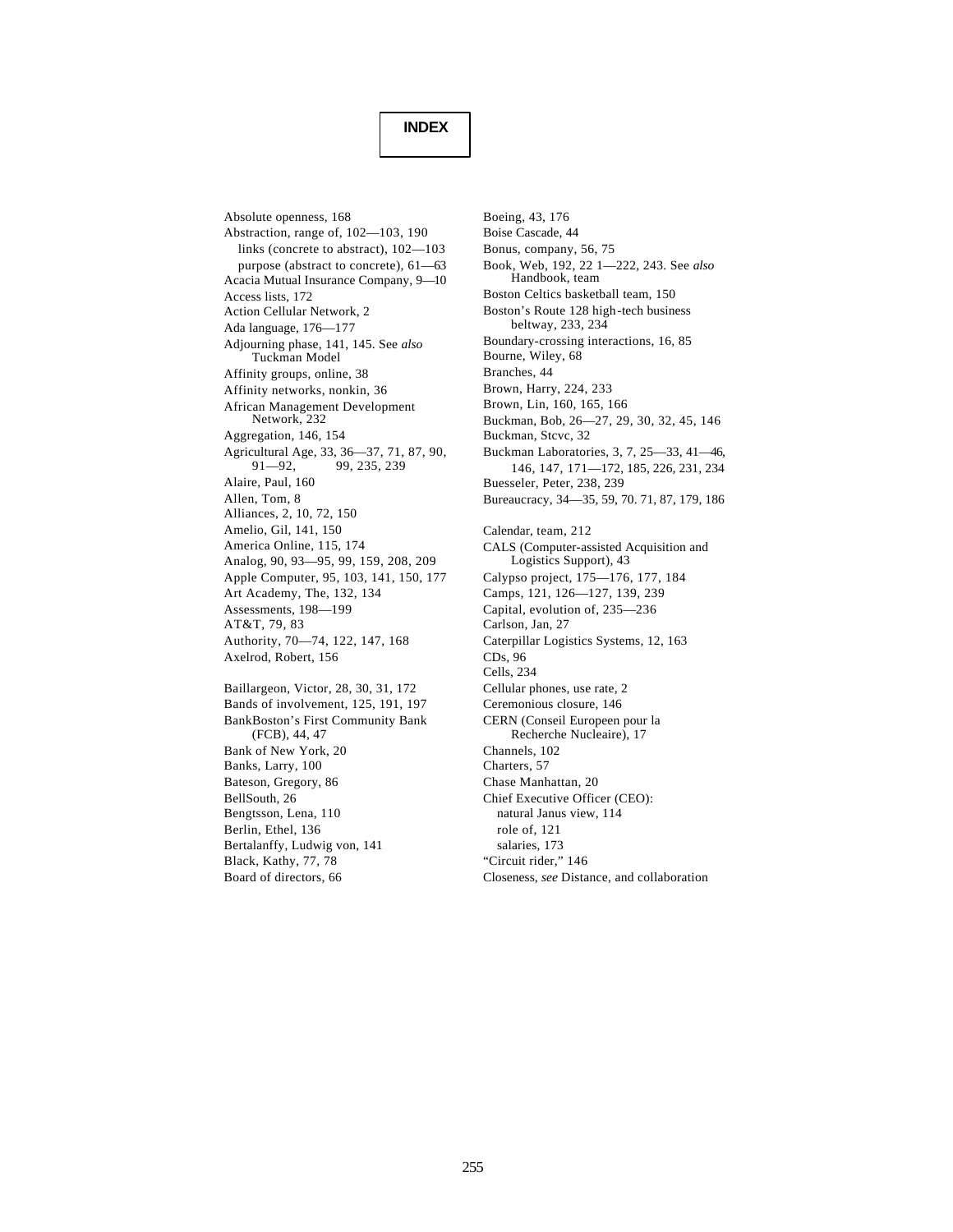CNN, 88 Codependent tasks, 150, 151 Cognitive-conflict tasks, 216 Cognitive webs, 184—187 Coleman, James, 230 Collaborative workspace, 45 Collocated, 1 Collocated cross-organizational teams, 43—44 Commerce, U.S. Department of, 3, 9 Communication, 82—88 Communication industry, 101 Communications Decency Act, 240 Competency networks, 108, 173—175 Competition, 148, 149, 155, 224 Complexity, simplifying, 121 CompuServe, 28—29, 30, 32, 172 Computer-based communication, 84. See *also* Media, electronic Computer-based tools, 205 Computer-mediated communications, 96 Concurrent engineering, 43 Conference calls, 12, 239 Contact/location information, 197—198, 211 Contests (task type), 216 Continuous improvement cycle, 58, 142 Contracts, personal, 116 Cooperation, 16, 140—141, 148—149, 150, 155—157,192, 214, 218. *See also* Interdependence gauge/index, 192, 218 Co-opetition, 155 Coordinator (leadership role), 121 Core-R.O.I., 226 Corporate identity, 185 Corporate purpose breakdown, 65—69 Creativity tasks, 216 Crosby, Curt, 146, 160, 166 Cross-functional teams, 43 Crowley, Bill, 11—13, 149, 163 CSC Index, 119 Culture, 47, 113 Custodial banking, 20—21 'Cyber," 17—21 Cyber frontier, 237—24 1

Dale, Richard, 19—20 Dance New England, 3 DARPA network, 176, 177 Dataquest, 2 Deadlines, 191, 194, 212. *See also* Scheduling Deavenport, Earnest, 53—54, 60, 67, 145 Decision-making tasks, 216 DeKoven, Bernie, 24, 99 Delivery dates, 191, 194. *See also* Scheduling Deming, W. Edwards, 205, 225 Dense social networks, 230, 231 Departments, 66 Deployment charting method, 205 Designer (leadership role), 121 Desktop metaphor, 174 Desktop video conferencing, 83, 89, 94, 147 Deutsch, Morton, 148 Diamond and Related Materials Consortium,  $223$ Digital, 6, 69—70, 89—90, 93—94, 95—96, 97—98, 99, 147, 159, 175, 183, 208, 209 Digital Equipment Corporation, 95, 151, 175—176 Disseminator (leadership role), 121 Distance, and collaboration, 7—8, 9, 47, 207 distance gauge, 9, 191, 207 Distributed cross-organizational teams, 45—46 Document, common, 178. *See also* Handbook, team DRI (designated responsible individual), 121 Drucker, Peter, 73 Eastman, George, 52 Eastman Chemical Company, 3, 45, 51—61, 66—69, 71, 74, 116, 130, 145, 220, 231, 234 Eastman Kodak, 52 EBC Industries, 224, 233 Education Development Center, 174 Electronic Data Interchange (EDI) ordering system, 11—12, 13, 163 Electronic media, *see* Analog; Digital; Media, electronic E-mail, 10, 12—13, 28, 39—40, 84, 88, 91, 96, 97. 99, 100, 101, 110, 122, 136, 164, 167, 177, 178, 183, 187, 197, 209, 238 EMC, Massachusetts, 82 Engelbart, Doug, 18 ENIAC, 95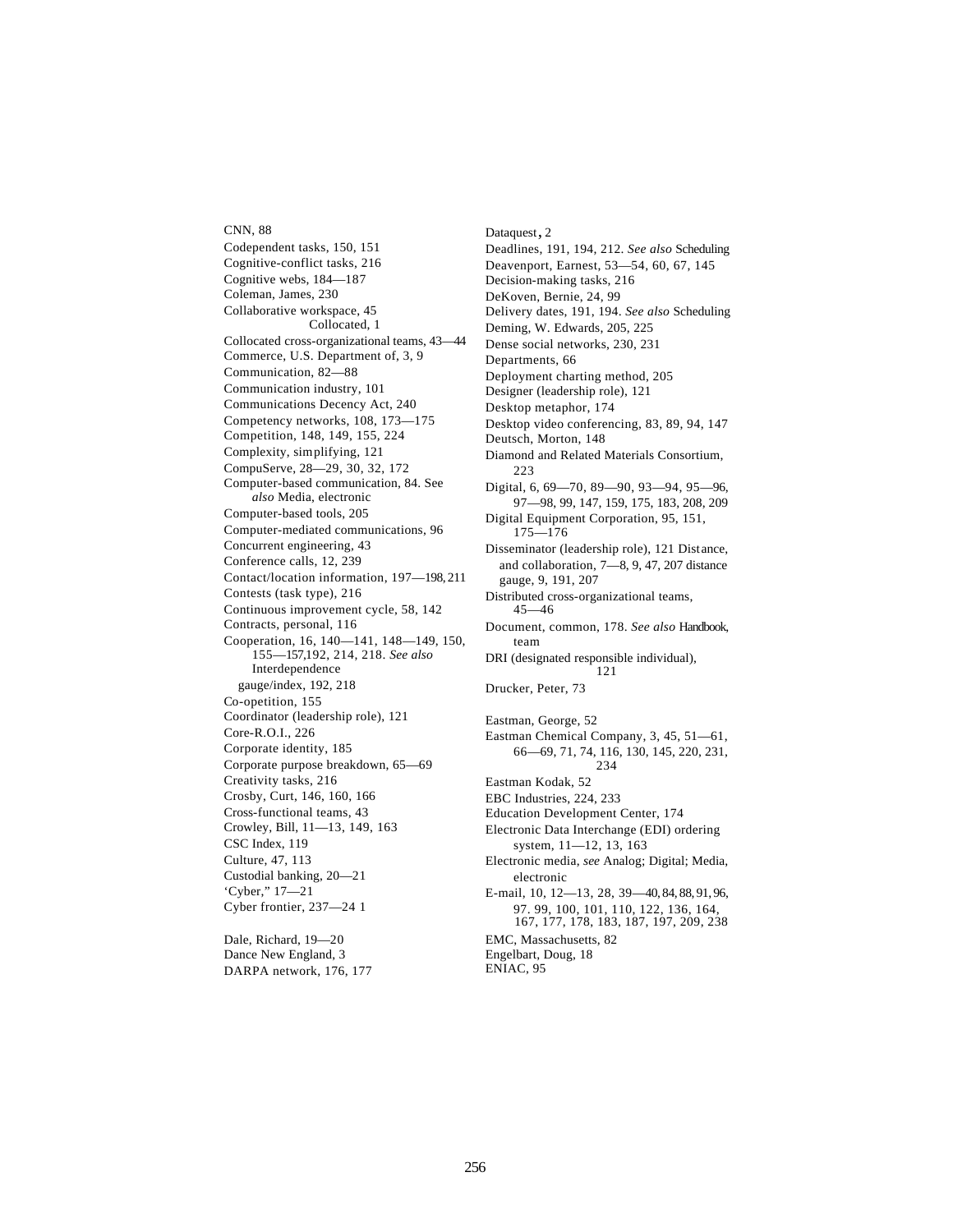Ethics, Code of, 31 Executive(s), 68, 173. *See also* Chief Executive Officer (CEO) champion/sponsor, 121, 165—166 Expertise roles, 123 Extended team, 125, 197 External partners, 125, 197 Extreme virtual teams, 177, 178 Face-to-face meetings, 24, 84, 96, 100, 139, 140, 146, 177, 192, 200, 206, 209, 227 Fagrelius, Susen, 239 Fax, 94, 99, 101 Federal Express, 26, 160 Feedback loops, 22—24, 41, 143, 144 Few-to-few, 89 Fictive kinships, 36 Financial Administration Systems, 9—10 First Amendment rights, 240 First Class (groupware), 109—112 Flaming, 30 Forming, *see* Tuckman Model Free speech, 240 Front Page (Web page design tool), 19 Game theory, 155—156 Gantt chart, 201, 206 Gates, Bill, 19, 150 Gates, George, 226—227 General systems theory, 114, 141 systems model (inputs/processes/outputs), 48—49,213 Gensler architecture/design firm, 140 Gerlach, Luther, 120 Gibson, David, 164 Gilman, Al, 178 Global data infrastructures, 79 Global Realization Process, 85 Goals, 61, 62, 63, 65, 147—157, 191, 195—196,200, 206, 211 Goffigon, Loree, 140 Goffman, Erving, 116, 169, 174 Goodby Silverstein advertising agency, 3—5 Gore, Wilbert, 127 Gore-Tex, 127 Great Plains Partnership (GPP), 238 Greenleaf, Robert, 181 Groups, *see* Small groups; Team(s); Virtual

Groups *vs.* individuals, 112—115, 153—155, 192, 218 Grove, Andrew, 72 Haggar men's clothing manufacturer, 3—5 Handbook, team, 69, 191, 200, 209—212, 222 Handwriting, 181 Harker, Cameron, 25, 26 Harris, Reuben, 120 Health care, 132—134, 136 Hewlett-Packard (HP), 3, 45, 100—101, 234 Hierarchy, 34—35, 59, 66, 69, 70, 71, 73, 87, 114, 123, 169, 170, 173, 178, 185 Hierarchy ruler, 192, 220 Hine, Virginia, 120 Holons, 114—115 Home pages, 18, 222. *See also* World Wide Web Horizontal leadership, 173, 174 Hoteling concept, 45 Human capital, 232, 235, 237 Hutsell, Will, 55, 57, 69 Hypertext, 18, 185, 187 Hyundai, 82 IBM, 28, 45, 95, 116 Ichbiah, Jean, 177 Identity, 169—170, 193—195 Independence, 118—119, 148, 240 Individuals *vs.* groups, 112—115, 153—155, 192, 218 Industrial Age, 33, 37, 71, 87, 90, 92, 93, 95, 99, 184, 235, 236 Information Age, 33, 70, 90, 93—96, 99, 101, 235 Informix, 82 Inner circle, 125, 197 Inputs/processes/outputs model, 48—49, 213 Intel, 72, 82, 147 Intellective tasks, 216 Interaction, 96, 98, 99, 101, 103, 104, 206 Interdependence, 16, 119, 151—153, 240 gauge, 152, 218 Internet, 2, 6, 17—20, 110, 176, 182, 240. *See also* World Wide Web impact of, 17—20 military forerunner to, 176

team(s)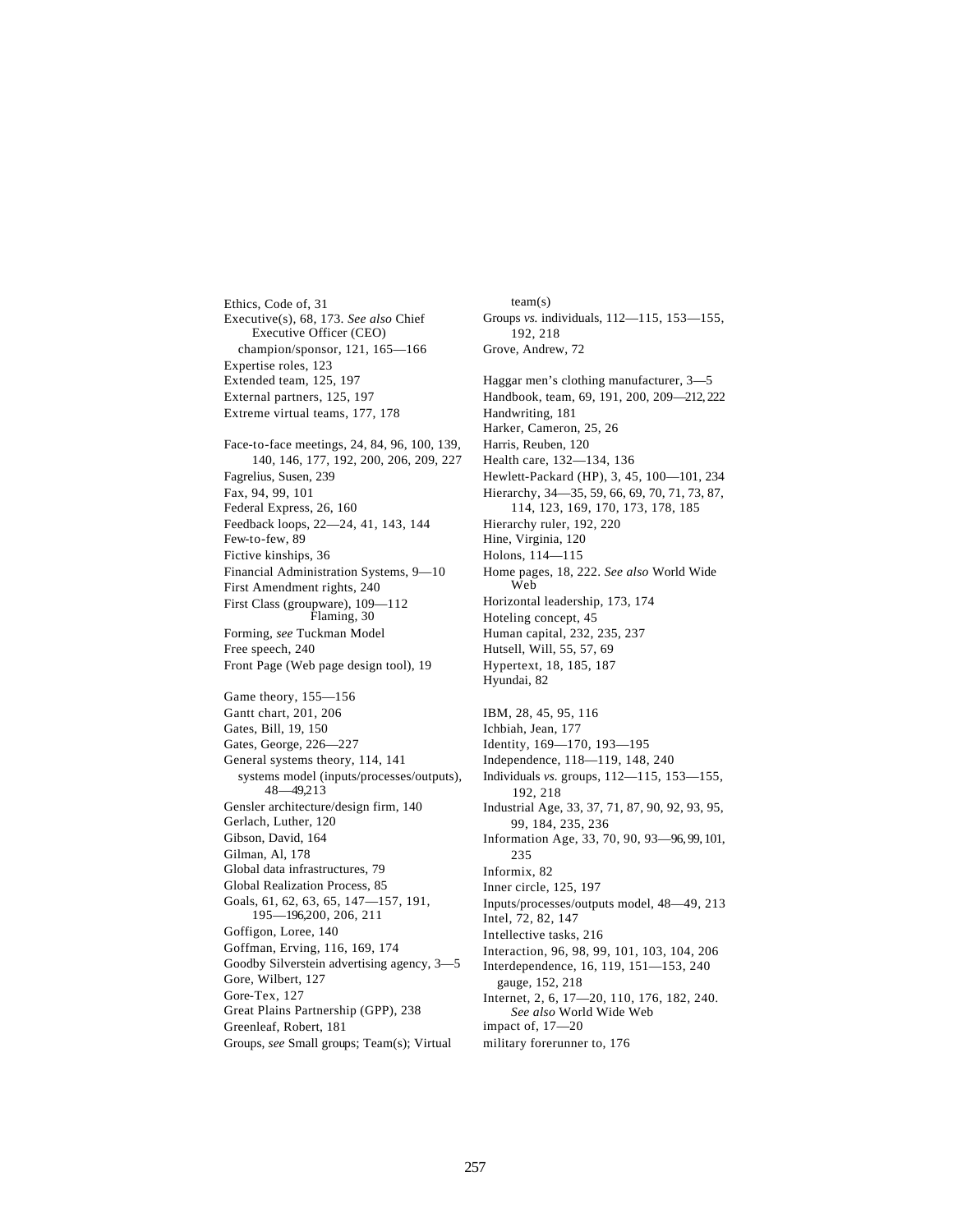Intranets, 2, 6, 17, 19, 69, 84, 96, 167, 187, 221, 222 Involvement levels, 125, 191, 197 Isolationism, 130 Janus view, 113—115 Jarveoppa, Sirkka, 178 Java, 161, 162, 183 Job descriptions, 116, 117 Job titles, 116 Joines, Robert, 51 Joint ventures, 10. *See also* Alliances Joint Venture Silicon Valley Network (JVSVN), 232—233 Karlsson, Store, 106—107, 108, 109, 110, 111, 113 Kinships, 36 K'Netix, 26—28, 31, 32—33 Knoll, Kathleen, 178 Knowledge capital, 236, 237 Knowledge power, 72—74 Koestler, Arthur, 114 Kramer, Sal, 133 Krieger, Marvin, 137 !Kung tribe, 119—120, 138, 147 seasonal cycle, 138 LAN, 180 Land capital, 236 Landi, Marco, 150 Language: differences, 46—47 linguistic indicators of group cohesion, 40 translation, 32, 97 Law of diminishing returns, 128 Lawrence, John, 174, 237—238 Leadership, 15, 114, 119—124, 134, 173, 191, 203—204, 206 process, 191, 203—204 roles, 120—121, 173 shared, 15, 119—124, 134 social, 122—124 task, 122—124, 191, 203—204 Lee, Celestine, 164, 165 Levels, 15, 114, 124—130, 172, 181, 191, 197, 206, 220 Levitt, Ted, 62 Life cycle, 22—24, 131—157, 214 Links, 16—17, 49, 75, 77—104, 181—182,

221, 227—228. *See also* Communication; Media concrete to abstract, 102—103 Lotus Notes, 32, 96 Lynch, Jim, 160—161, 163 Lynx, 177, 178 McGrath, Joseph, 214 McGrath Task Circumplex, 192, 215 Machine capital, 236 Macintosh, 95 McLuhan, Marshall, 86, 87, 93, 169 McNealy, Scott, 10, 160, 161, 162, 166 Magazine industry virtual team example, 3—5 Maine's Center for Educational Services, 3 Mainframes, 179 Massachusetts' Route 128 high-tech business beltway, 233, 234 Massachusetts Teachers Association, 3, 61 Matrix, 95 Matrix Information and Directory Services, 2 Medallion Trust, 21 Media: characteristics chart, 192, 219 and communication links, 103, 104. *See also*  Communication electronic, 87, 90, 93—96, 99. *See also*  Analog; Digital history of, 89—93, 99 members matrix, 210 oral, *see* Oral media palette, 90, 101, 191, 208 plan, 110—111, 191, 206—209 printed, *see* Printed media product/process, 84—85, 99, 208 ratio, senders/receivers, 88—89 written, *see* Written media Members, 14, 114—119, 191, 206, 210 Memory capabilities, electronic media, 97, 98, 99 Mental models, 69—70, 184, 185—186, 189, 221 Mentors, 107, 108 Metamessage, 86 Me/we paradox, 112—1 15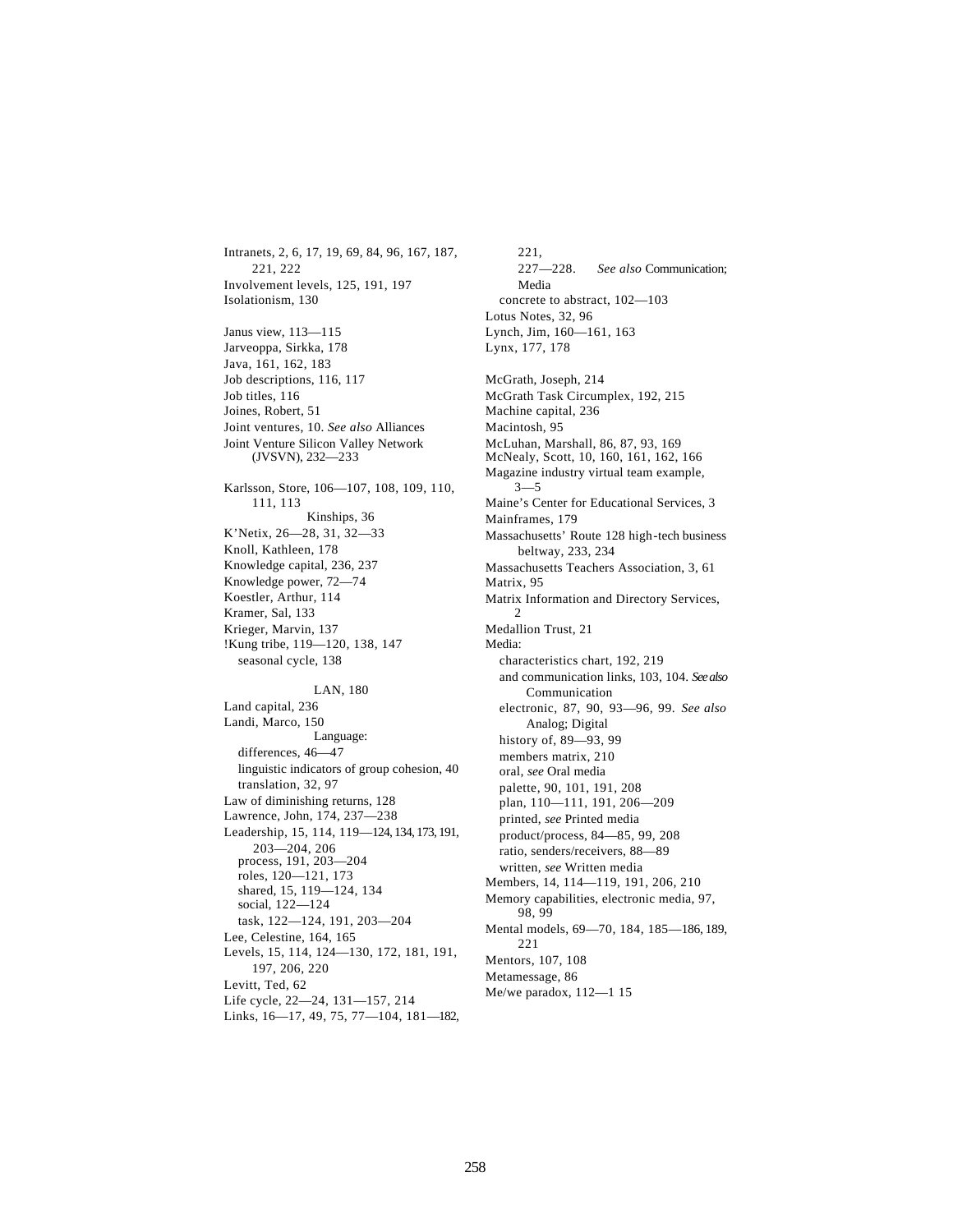Meyrowitz, Joshua, 168—169 Microsoft, 19, 82, 150, 174 Microsoft Office, 183 Milestones, 212, 214. *See also* Scheduling Minnesota's Department of Natural Resources, 3, 63, 239 Minnesota's Division of Fish and Wildlife, 239 Mission, 57, 61, 62, 63, 154, 211, 232 Mixed-motive tasks, 216 Models: process/product, 204—207 systems model (inputs/processes/outputs), 48—49, 213 virtual teams (people/links/purpose), 13, 14, 47—48, 85, 179, 186, 213 Morgan, Jeff, 3—5 Morphing, 97 Mosaic, 167 Motorola, 7, 11—12, 118, 160, 161,463, 165 Multiple media, 16, 82—84, 181—182, 209 Myth (team as hero), 130 Nason, Charles T., 10 Nassi, Ike, 177 National Cash Register Company, 79 National Institute of Justice, 62 National Semiconductor, 141 NCR Corporation, 77—85 Negroponte, Nicholas, 93 Nelson, Ted, 18 NetDay, 233 Network(s), 34—35, 59, 87, 95, 179—180, 221 Networking Institute (address), 243 New Jersey's Eldercare Medical Center, 132 New Zealand Antarctic Research Programme, 237 Nodes, 115, 179—180, 181 Nomadic Age, 33, 34, 35—36, 70, 71, 87, 90, 99, 126, 127, 138, 171, 235 Norming, *see* Tuckman Model Northwest Airlines, 26 Nyberg, Lars, 79

Object technology, 21 Office arrangements, flexible, 45 Office of Law Enforcement Technology Commercialization project, 62 Olsen, Ken, 151 OpCos, 162 Open-book management, 228 Oral media, 87, 90—91, 99, 208, 209 Organization, four types of, 34—35 Organizational boundaries, 8—10 Organization charts, 59, 103—104, 117, 206, 220, 221 Overseas Chinese Credit Guarantee Fund, 47 Parker, Glenn, 121 Participation, maximizing, 28—30 Partnerships, 10 Partner teams, network of, 81—82 People, 2, 13, 14—15, 47—48, 85, 105—130, 179, 186, 191, 196, 213, 226 Performance appraisal, traditional, 56 Performance tasks, 217 Performing, *see* Tuckman Model Perkins & Will/Wheeler, 123 Personal computers, 2, 28, 95 Personal Harbor and Commons, 140 PERT chart, 200 Phases, 144, 159, 190—222 Photocopies, 94 Physical connections, 85 PIM System (product information management system; HP), 45, 100, 234 Pizza pie chart, *see* Organization charts Place metaphors, 175 Plan/planning, 58, 64—75, 84—85, 142, 199,  $211 - 212$ , 216 Play metaphor, 169 Popwell, Lynda, 55, 56, 58, 60, 67, 68, 71, 74, 75, 76, 116 Position, 73, 117 Power, 72—74. *See also* Authority Preparation, 165 Printed media, 87, 88, 90, 92—93, 99, 208, 209 Privacy, 168, 171, 172, 173, 228 Process, 68, 85, 99, 191, 201—202, 203—204, 206, 210, 211—212 Product information, 212 Product media, 86, 99 Product places, 175—178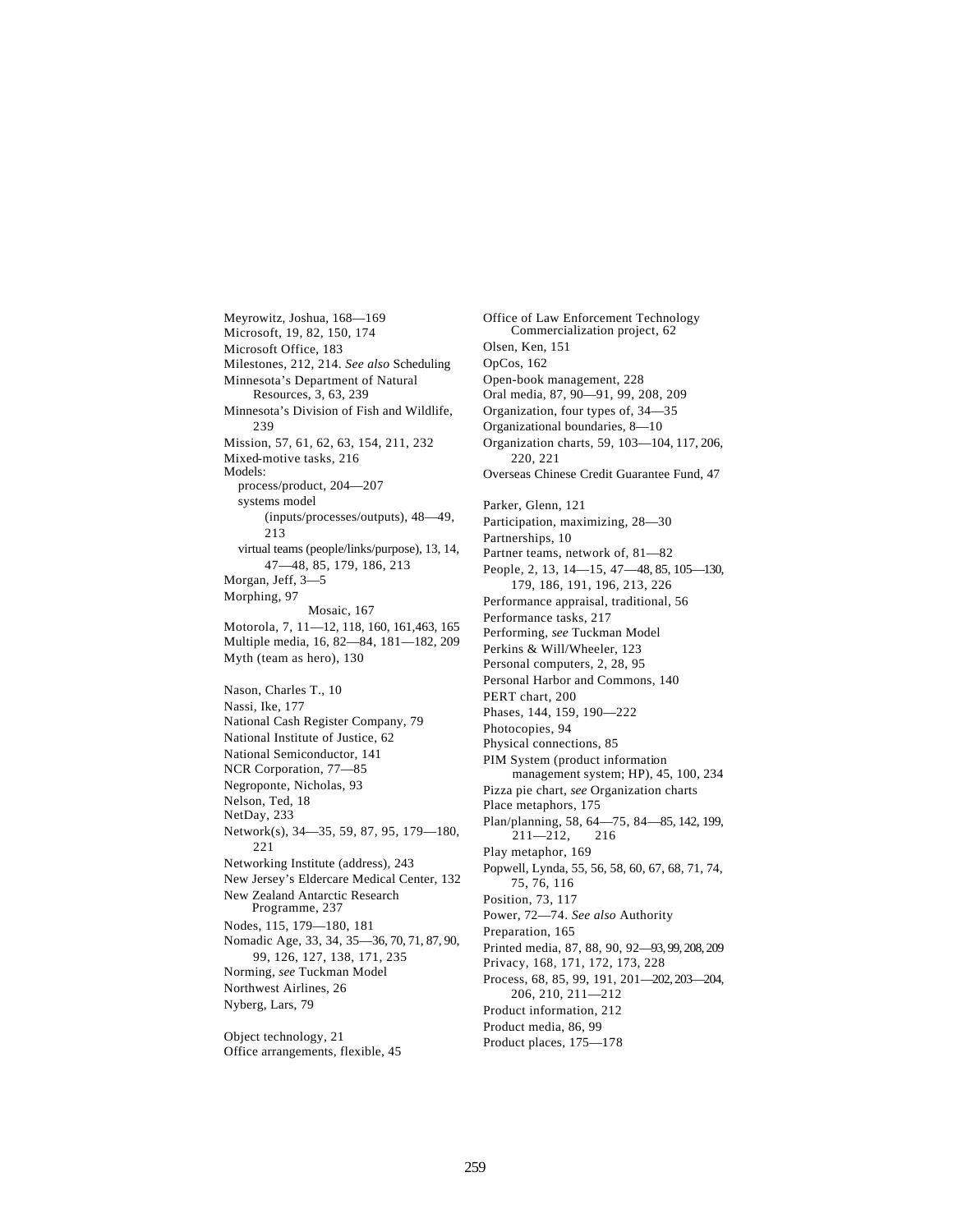Progress measurement, 85 Project management systems, 12, 85 Protocols, 182 Pulse, team, 137—147 Purpose, 15—16, 40—41, 51-16, 77, 102, 113, 125, 147, 161, 182—183, 190, 191, 193, 194, 200—201, 210, 211, 227 Purpose statement, 161, 191, 193, 210 Push/pull information access models, 187 Putnam, Robert, 230, 231, 234 Quality cycle, 142 Quality movement, 225 Radius of collaborative collocation, 7—8 Rank, 122, 170—171 Rapoport, Anatol, 156 Recall, and digital media, 97 Reciprocity, norm of, 230, 231 Relational databases, 21 Relationships, 16, 17, 85, 103, 104, 207, 228 mapping, 103—104, 117. *See also* Organization charts trusting, 16, 17, 85. *See also* Trust Reprocessing, and digital media, 97 Responsibility matrix, 191, 200, 202—203, 204—205,206, 212, 213, 222 Results, 16, 61, 63, 65, 194, 200, 206, 228 Roberson, Dennis, 79—80, 82, 83, 84, 85 Rogers, Eric, 134 Roles, 107—109, 116—118, 120—121, 123, 169—171,173 expertise, 123 identity, 169—170 leadership, 120—121, 173 rank, 170—171 socialization, 170 Rosen, Judi, 119 Roy, Rustum, 223 Rule-breaking, 13 Rumors, 228 Saxenian, AnnaLee, 233 Scandinavian Airways, 27 Scheduling, 191, 192, 194, 201, 202, 212, 214 "5" curve model, *see* Stressed S team process

Seasonal cycles, 138 Securities and Exchange Commission, 32

Security issues, 32. *See also* Privacy Senge, Peter, 143 Servant leadership, 181 Servers, 180 ServiceCo (pseudonym), 131—137, 143 Sets-of-sets, 114 7 x 24 project, 164 Shell Offshore project team, 43 Shifts, 45, 55 Silicon Valley, 232—233, 234 Simon, Herbert, 114 "Site" 174 Size of groups/teams, 124—126, 127, 128, 191, 197 Slowing/growing actions, 143—145 Small groups, 33—41, 87, 141. *See also* Team(s) development, stages, 141 foundations of, 38—40 generic, 38—41 history of, 33-38 size, *see* Size of groups/teams standard model, search for, 38—40 *vs.* teams, 40—41 Smith, Fred, 160 Social capital, 223—241 Social compact, 31—32 Social geography of media, 168 Socialization, 116, 170 Social leadership, 122—124 Social networks, 230, 231 Society for General Systems Research, 156 Software development, 20—21 Spacetime, 42 Specialization, 108, 123 Speech, 87, 90—91, 94. *See also* Oral media Spider analogy, 239 Sponsor, 57, 165, 167, 199 Sproull, Lee, 226 Staff *vs.* team, 68 State Street Bank, 20 Statistical Process Control, 57 Status-creation process, 123 Steelcase, 140 Steele, John, 68 Stenquist, Brian, 239 Stevens, Ian, 20—21 Storming, *see* Tuckman Model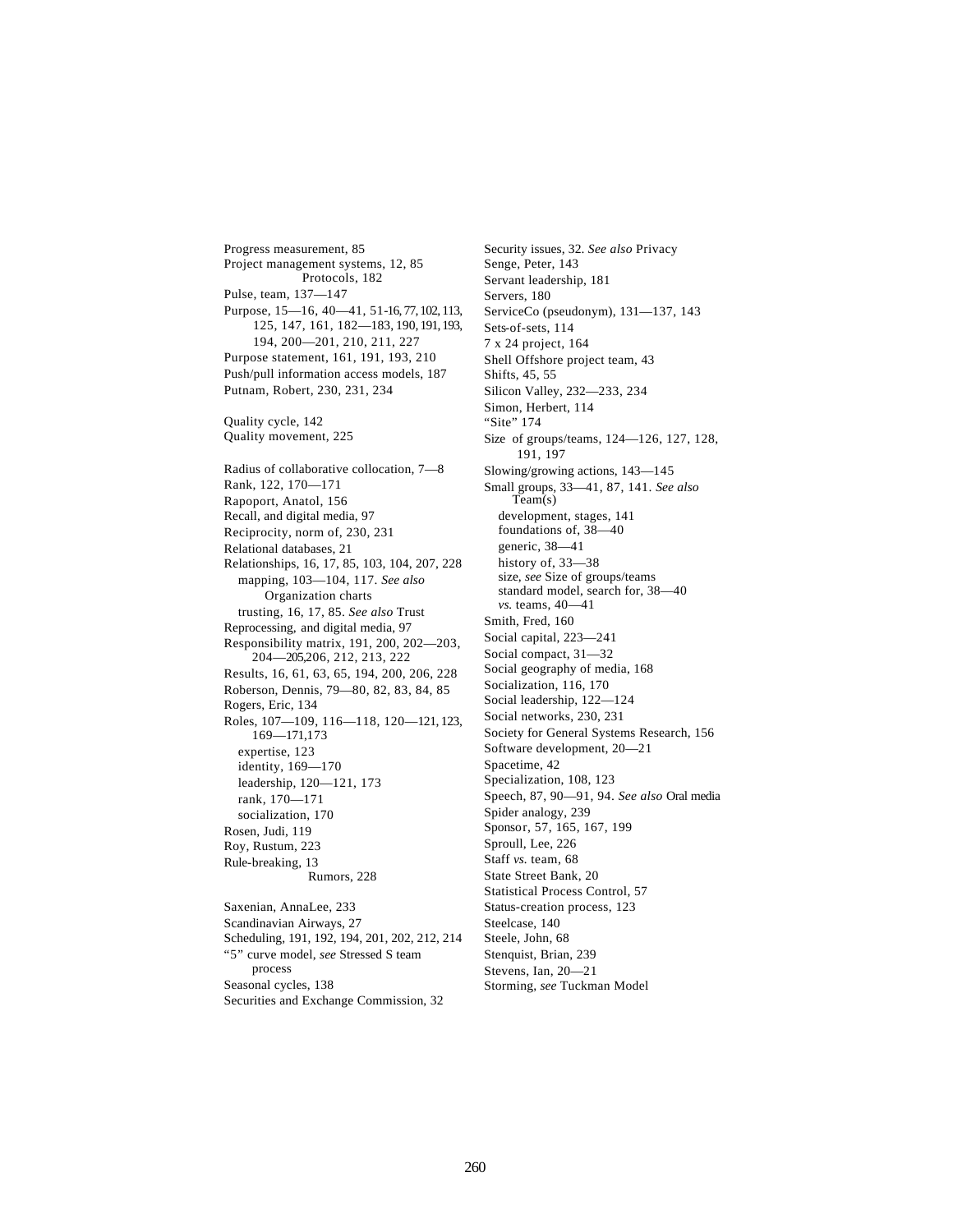Stressed S team process, 141—143, 191, 214 Stress points, 142, 143 Success, task/social, 228 Success breeding insularity, 130 Sun Microsystems, 10—13, 95, 130, 146, 147, 149, 160—167, 172, 187, 193, 222 Supercamps, 127, 139 Sutherland, W. R., 10, 167, 187 SWAN (Sun Wide Area Network), 162 Symbios Logic, 82 Systems theory, *see* General systems theory Tasks, 61, 63, 65, 149—150, 153—155, 183, 192, 200, 201, 202, 203, 206, 214—217, 219 designing, 149—150 group *vs.* individual, 153—155 leadership, 122—124, 191, 203—204 timing, 192, 202 types of, 214—217 TCP/IP Internet standard, 182 Team(s): directory, 196, 210, 211 hierarchy ruler, 220 integration/differentiation, 128—130 levels, 124—130 phasing in work, 136—137 pulse, 137—147 size, *see* Size of groups/teams standard model, 38—41 strategy, 131—137 types of, 42, 191, 198 use rate, 1 virtual, *see* Virtual team(s) Team-alone syndrome, 130 TeamFlow Model, 191, 205 Teamnets, 126—128, 129, 178, 181, 241 Tech-net manager, 121 Technology infrastructure, 167 Teicher, Steve, 103 Telephone, 83, 94, 96, 99, 101, 167, 170 conference calls, 100, 146—147 Tetra Laval, 106 Tetra Pak Converting Technologies (CT), 3, 105—112,119, 130, 209 Textware, 177 Thinking technology, 183—187 Time constant, 167 Time zones, 8, 21, 42, 46

Tit-for-tat cooperation model, 156 Tjosvold, Dean, 148 Toffler, Alvin and Heidi, 33 Tooker, Gary, 160, 161 Toyota, 205 Tromp, Steven, 47 Trust, 16, 17, 31—32, 56, 85, 147, 182, 204, 224—228,230, 234 Tucker, Alison, 29—30, 31, 43 Tuckman Model, 141, 142, 143, 145, 146, 159 Typing ability, 171, 238 Uniform Resource Locator (URL), 221, 222 United Nations Development Programme (UNDP), 174, 232, 234 University libraries, 170, 171 US TeleCenters, 3 VAX 6000, 176 Vermeer (software company), 19 Vertical leaders, 173 Vertically interlocking teams, 66, 68 Video conference, 13, 80, 83, 89, 94, 101, 146, 170, 209 Video links, 83 Video mail, 94 "Virtual," 5—10 Virtual distance, 9, 207 Virtual kinships, 36 Virtual ladders, 173—175 Virtual places, 159—187 Virtual realities, 175 Virtual team(s), *see* Team(s) defining, 6—7 life cycle, 22—24, 131—157, 214 model (people/links/purpose), 13, 14, 47—48,85, 179, 186, 213 overview, 1—24 phases of planning/development, 190—222 Phase 1 (setting up basics), 192—199 Phase 2 (planning), 199—212 Phase 3 (managing), 213—222 principles, 14—17, 47—49, 191, 206, 213 size, 124—126. *See also* Size of groups/teams Virtual technology principles, 178—183 Virtuous feedback loop, 22—24